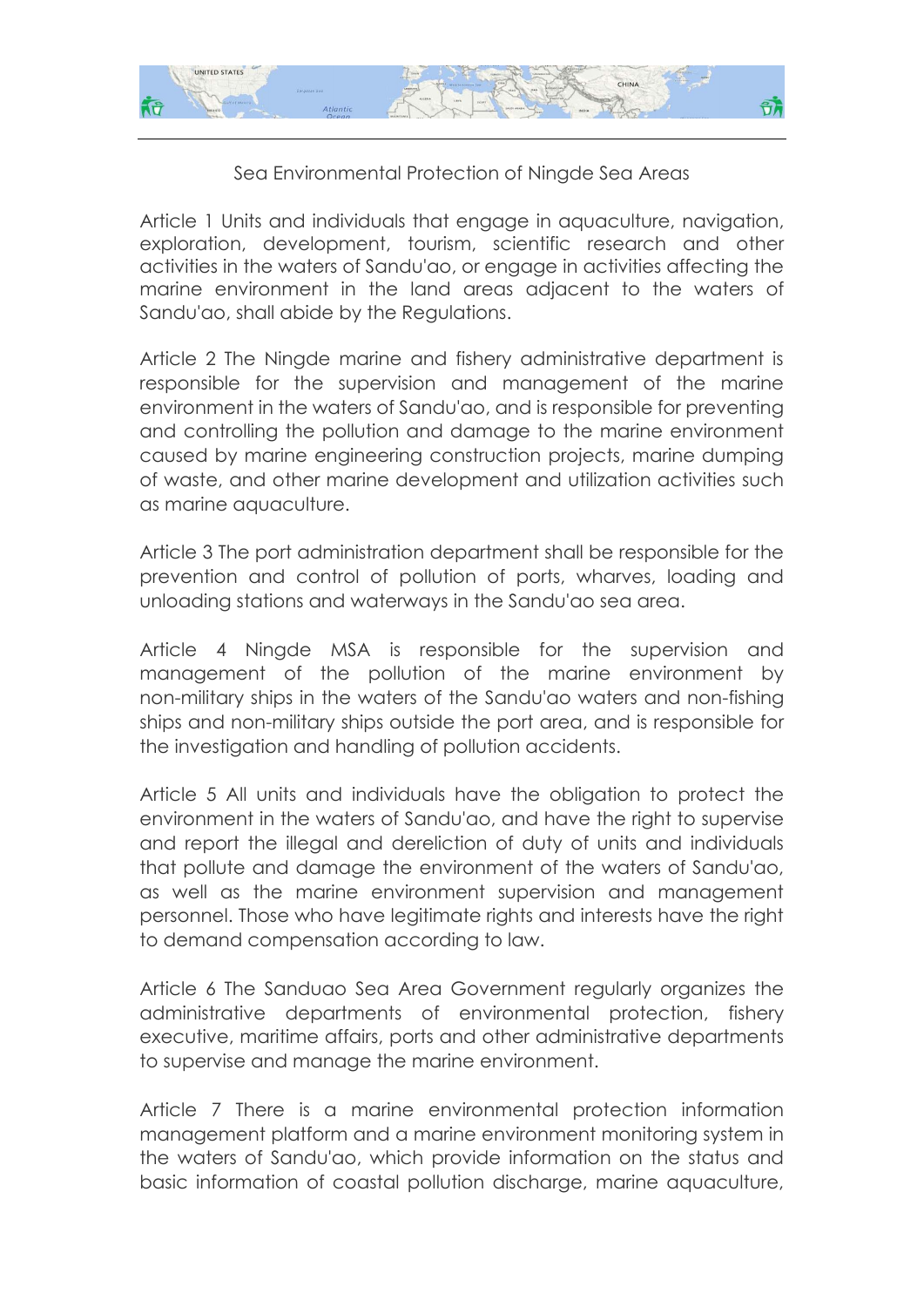

and other activities affecting the marine environment, as well as the marine environment monitoring and surveillance formed by relevant functional departments according to their respective responsibilities. The information is integrated into the information management platform to realize the forecast, early warning and control of resource sharing and marine ecological environment conditions within the jurisdiction.

Article 8 The Sanduao Sea Area Government has formulated emergency plans for marine disasters such as red tides and storm surges, as well as emergency plans for major marine pollution accidents. The administrative departments of environmental protection, fisheries, ports, sanitation, water conservancy, market supervision, and maritime affairs shall, in accordance with their respective duties and contingency plans, take measures to effectively prevent and control marine disasters and pollution accidents.

Article 9 The Sanduao Sea Area Government has a routine maritime inspection and law enforcement inspection system, and organizes administrative departments in charge of fisheries, environmental protection, maritime affairs, ports, water conservancy, forestry, land, housing and construction and public security agencies to conduct joint law enforcement inspections at sea. Stop illegal acts and investigate and collect evidence, and have the right to take effective measures in accordance with the law when necessary to prevent the expansion of illegal situations, and report to relevant administrative departments for handling.

Article 10 Sandu'ao Sea Area Government accepts public reports and other information channels, investigates and punishes illegal acts in accordance with the law, and announces it to the public.

Article 11 The Sanduao Sea Area Government has set up prohibited breeding areas, restricted breeding areas and breeding areas. It is strictly prohibited to engage in marine aquaculture activities in areas where aquaculture is prohibited, as well as in military management areas, waterways and anchorages.

Article 12 It is forbidden to destroy coastal protection facilities, coastal shelterbelts, coastal green spaces, mangroves, coastal wetlands and natural coastal features.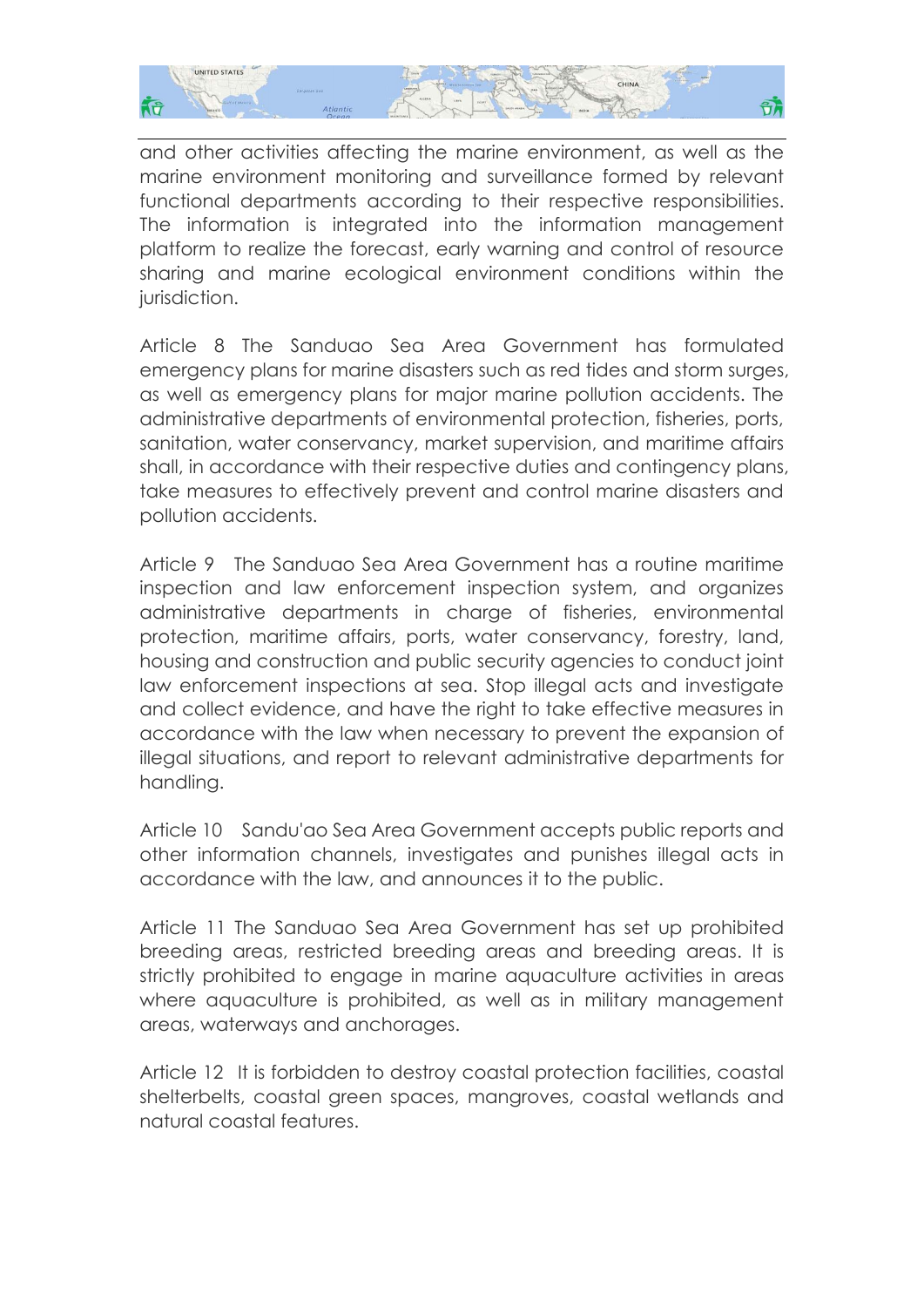

Article 13 Vessels sailing or berthing in the waters of Sandu'ao shall not discharge pollutants such as [ship garbage,](http://www.shorefacility.com/garbage.pdf) untreated domestic sewage, oily water, sewage containing toxic and harmful substances, waste gas and other pollutants into the waters of Sandu'ao; Pollutants shall be discharged into [qualified shore](http://www.shorefacility.com/sludge.pdf) facilities when needed. The carrier, cargo owner or agent of a ship carrying pollution-hazardous cargo entering or leaving the port in Sandu'ao waters shall submit an application to the competent maritime administrative department, and only after approval can enter or leave the port, transit or stop, or load and unload.

Article 14 Enterprises engaged in port operation, repairing, building and dismantling ships in the waters of Sandu'ao shall be equipped with pollutant collection, transshipment, and disposal facilities or hire corresponding services. Shall not discharge of oily water, chemical tank washing water, domestic sewage and dumping garbage to sea water.

Article 15 It is prohibited to directly discharge wastewater containing non-degradable organic matter and heavy metals into the waters of Sandu'ao. Untreated domestic sewage shall not be directly discharged into the waters of Sandu'ao. It is strictly forbidden to dump, dispose of garbage and other wastes in the coastal waters and beaches without authorization.

Article 16 Violation of the relevant provisions of these regulations, the relevant laws, regulations and rules have provisions for punishment, and the provisions shall prevail.

Article 17 Anyone who violates these Measures and commits any of the following acts shall be punished by the government according to law:

(1) Carrying out production and construction activities within the scope of the marine ecological protection area in Sandu'ao waters;

(2) Domestic waste and domestic sewage are directly discharged into the sea;

(3) Ships directly discharge the pollutants that are legally prohibited to be discharged into the sea, such as ship garbage, untreated domestic sewage, oily sewage, sewage containing toxic and harmful substances, waste gas, etc.;

(4) Port units, ship repairing and dismantling enterprises that discharge oily sewage, chemical tank washing water, domestic sewage and dumping garbage into the sea area;

(5) Illegally set up sewage outfalls into the sea;